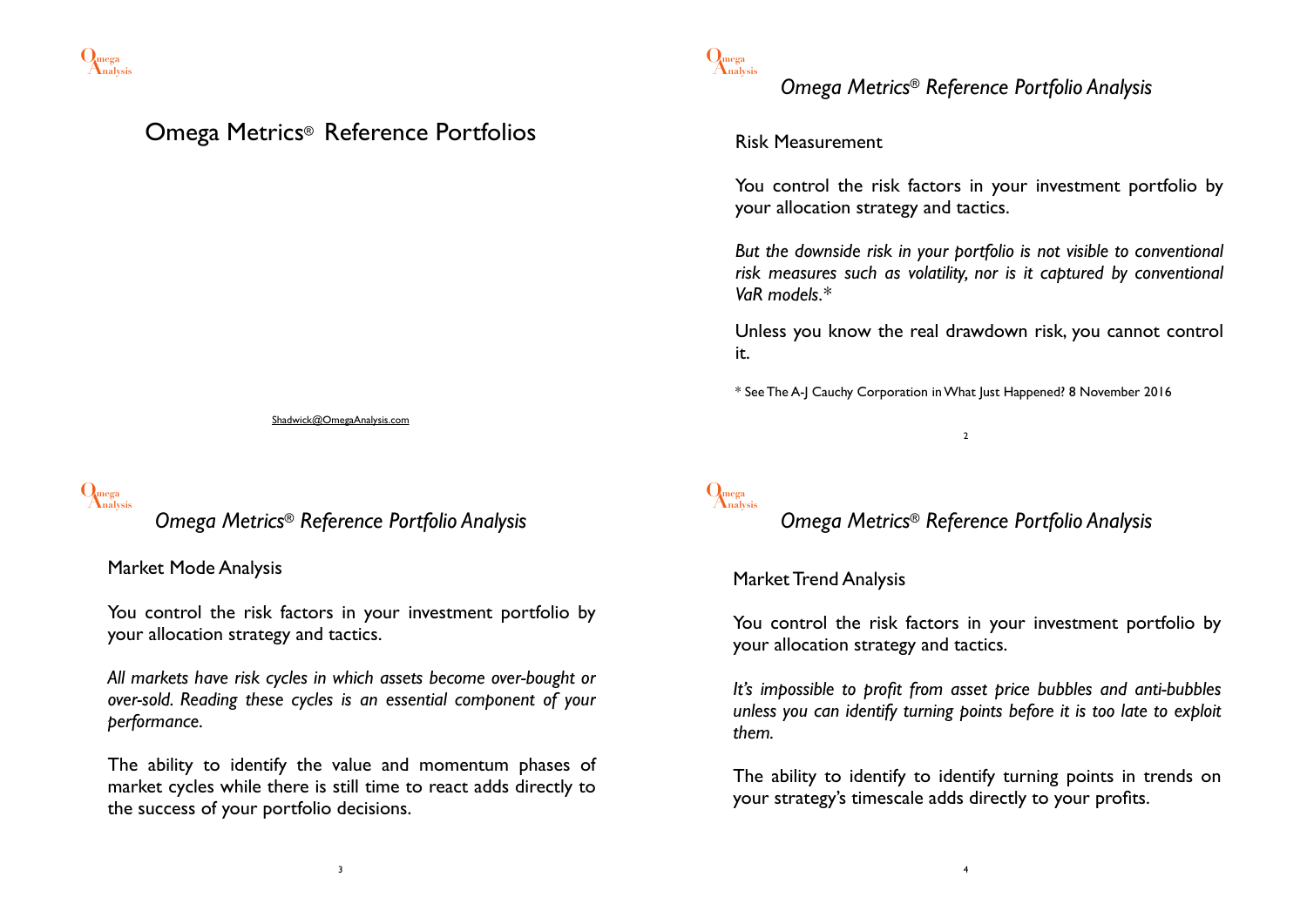**Analysis Omega**

*Omega Metrics® Reference Portfolio Analysis*



Market Risk Analysis for a reference portfolio with exposure to US and European large cap equities, USD-EUR and WTI crude oil. 5-day drawdown risk has exploded since early 2014. It is now at levels last seen in the 2008 crisis.

5



### *Omega Metrics® Reference Portfolio Analysis*



Jan-2004 Jan-2006 Jan-2008 Jan-2010 Jan-2012 Jan-2014 Jan-2016

Market Mode Analysis for a reference portfolio with exposure to US and European large cap equities, USD-EUR and WTI crude oil. All of the predicted correction levels from Unstable Expansion have been hit. The Unstable Contraction mode signalled a value phase beginning in mid 2016.

### **Analysis Omega** *Omega Metrics® Reference Portfolio Analysis*



Market Trend Analysis for a reference portfolio with exposure to US and European large cap equities, USD-EUR and WTI crude oil. The most recent Downturn signal was in the first week of December 2014. The Upturn signal followed in mid August 2016, after the Unstable Contraction Mode was confirmed.

# **Analysis Omega**

#### *Omega Metrics® Reference Portfolio Analysis*

6

Risk Targeting is a risk management strategy which exploits the ability to measure downside risk accurately by using that measurement to manage exposure to a fixed target.

During high risk periods, this reduces the allocation to the portfolio risk factors by switching to cash in the proportion necessary to reach the risk target.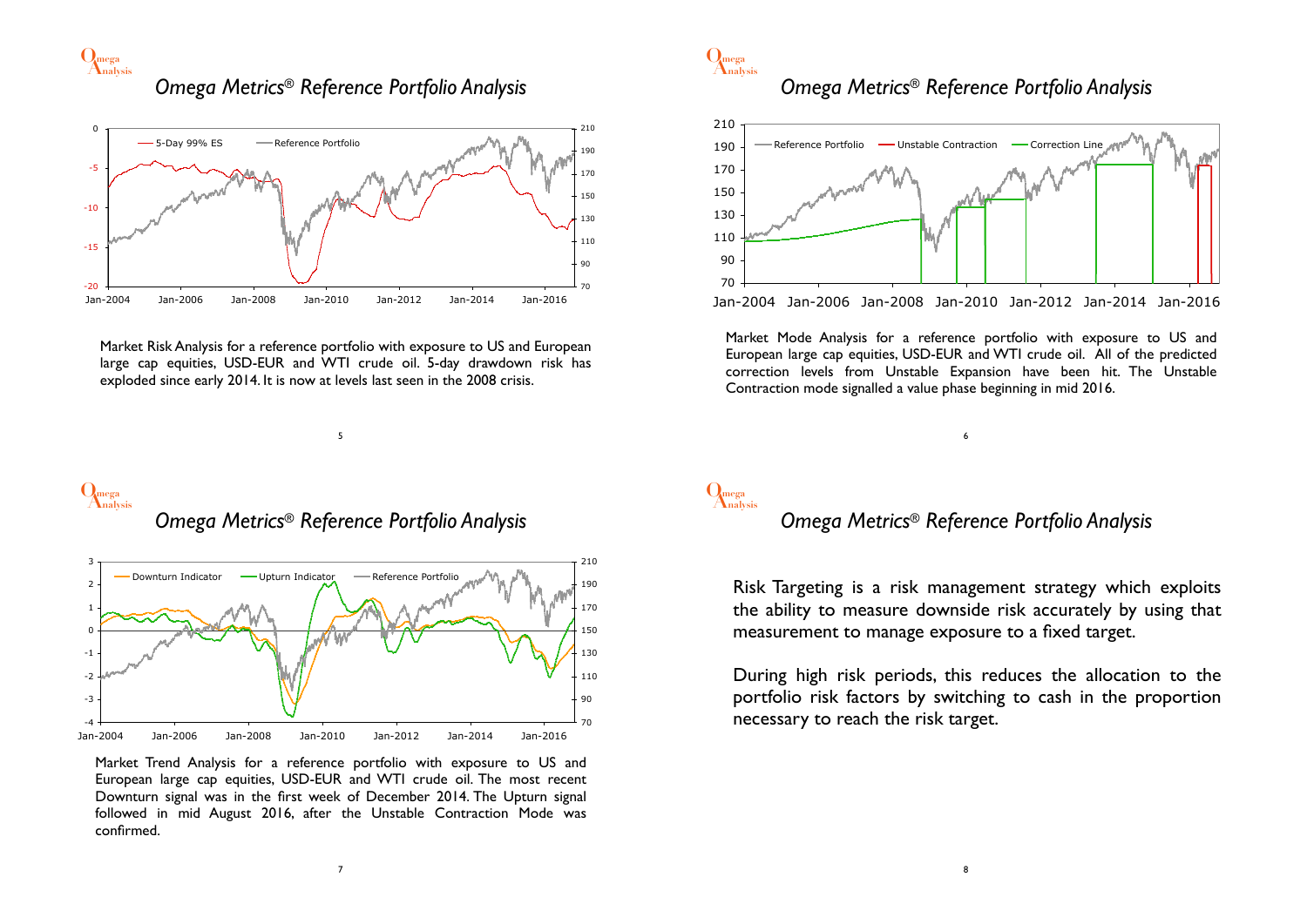

### *Omega Metrics® Reference Portfolio Analysis*

Risk Targeting manages high risk periods by increasing cash allocations.

An alternative approach is to actively manage a trend trading strategy in a key market, such as US equities, through the high risk portion of the cycle.

This is especially important in periods such as the present, when a major downturn in the US market can be expected to reverse recent gains globally, or when exposures can't adequately be managed by going to cash.

9



### *Omega Metrics® Reference Portfolio Analysis*

Both approaches are illustrated during the 2008-2009 crisis. The risk target used is the 5-day 99% ES in the Reference Portfolio prior to the Downturn Signal in January 2008.

Both the Risk Targeting and the Trend Trading Hedge (with the same risk budget) run from the Downturn Indicator's signal until the Rebound Indicator (which uses a higher frequency trend together with the Unstable Contraction indicator) signals the beginning of the next 'Value' phase in April 2009.



### *Omega Metrics® Reference Portfolio Hedging 2008-9*



Dynamic hedging of the Reference Portfolio with US Equity Trend Trading, 2008-2009. The hedge Begins on the Downturn Signal for the Portfolio at the end of January 2008. It ends with the Rebound Signal in April 2009. The Risk Target Portfolio aims for a 5-day 99% ES of 5%. (5% was the Reference Portfolio ES prior to the Downturn Signal.)

The Trend Trade Hedge maintains the same risk budget split between a 3% ES target for the Portfolio together and a 2% target in the U.S. equity dynamic hedge.

10

# **Analysis Omega**

#### *Omega Metrics® Reference Portfolio Hedging 2008-9*

The Reference Portfolio had an annualised return of -4.6% and an annualised standard deviation of 18%. Its maximum drawdown was 35.5%.

The Reference Portfolio with Risk Targeting had an annualised return of 3.8% and an annualised standard deviation of 11.7%. Its maximum drawdown was 18%

The Reference Portfolio with Trend Trading Hedge had an annualised return of 18.6% and an annualised standard deviation of 7.7%. Its maximum drawdown was 2%.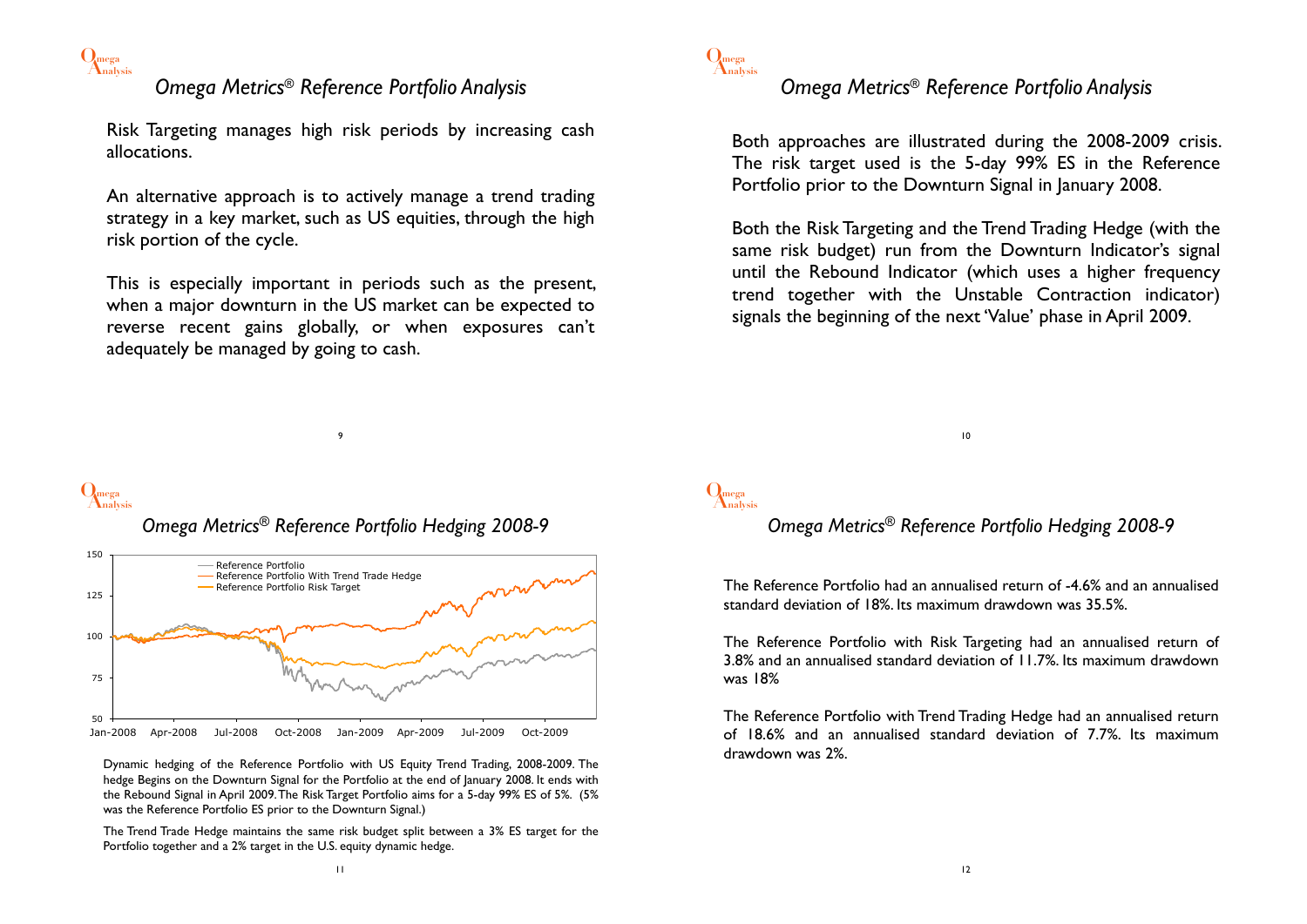

### *Omega Metrics® Reference Portfolio Analysis*

Both approaches are illustrated during the most recent cycle in the Reference Portfolio. The risk target used is the 5-day 99% ES in the Reference Portfolio prior to the Downturn Signal in December 2014.

Both the Risk Targeting and the Trend Trading Hedge (with the same risk budget) run from the Downturn Indicator's signal until the Rebound Indicator (which uses a higher frequency trend together with the Unstable Contraction indicator) signals the beginning of the next 'Value' phase in late April 2016.

13

# **Analysis Omega**

#### *Omega Metrics® Reference Portfolio Hedging 2014-16*

The Reference Portfolio had an annualised return of 0.24% and an annualised standard deviation of 11.8%. Its maximum drawdown was 16.7%.

The Reference Portfolio with Risk Targeting had an annualised return of 1.1% and an annualised standard deviation of 5.9%. Its maximum drawdown was 7.9%

The Reference Portfolio with Trend Trading Hedge had an annualised return of 9.6% and an annualised standard deviation of 5.5%. Its maximum drawdown was 3.6%.



#### *Omega Metrics® Reference Portfolio Hedging 2014-16*



Dynamic hedging of the Reference Portfolio with US Equity Trend Trading, 2014-2016. The hedge Begins on the Portfolio Downturn Signal December 2014 and runs until the Rebound Signal in April 2016. The Risk Target Portfolio aims for a 5-day 99% ES of 4%. (4% was the Reference Portfolio ES prior to the Downturn Signal.)

The Trend Trade Hedge maintains the same risk budget split between a 2% ES target for the Portfolio together and a 2% target in the U.S. equity dynamic hedge.

14

# **Analysis Omega**

#### *Omega Metrics® Reference Portfolio Analysis*

Reference Portfolio Analysis allows you to make use of Omega Metrics® technology to:

Monitor real-time Market Risk, Market Modes and Market Trends in your portfolio.

Identify essential strategic and tactical opportunities for your portfolio.

Test alternative tactical or strategic allocations for performance in previous market conditions.